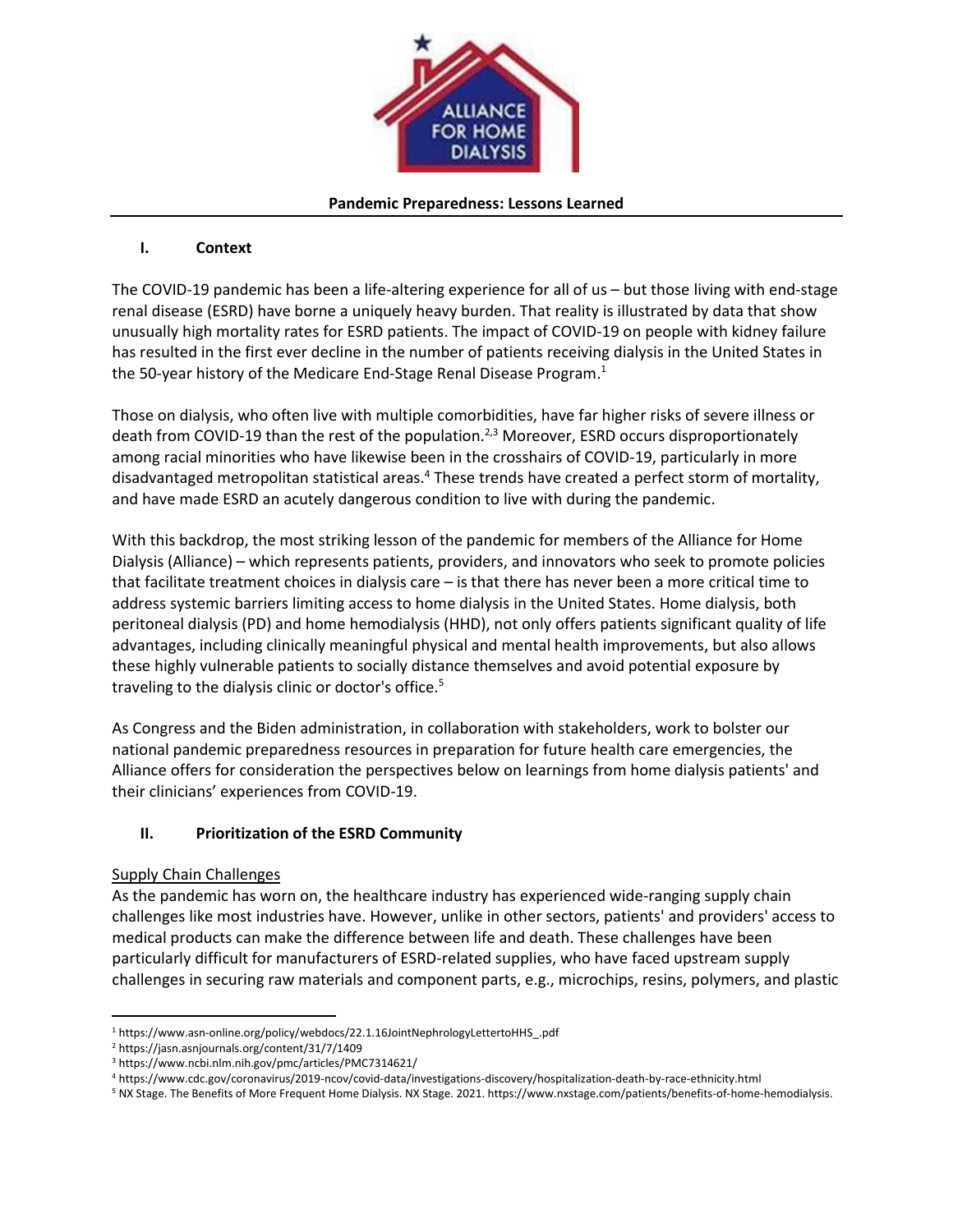derivatives. Healthcare stakeholders have struggled to compete with larger industries for access to these component parts, which adds to an already challenging environment. Dialysis providers did collaborate with CMS on efforts such as the Dialysis Community Response Network (DCRN); several stakeholders pointed to this public-private effort as the key to mitigating some of the worst supply constraints. As manufacturers and other dialysis stakeholders collaborate with federal partners to raise awareness and identify short-term solutions, a more thoughtful policy approach to sourcing the component parts necessary for life-saving and life-sustaining treatments should be developed for future pandemics. A widespread breakdown of the supply chain requires a whole-of-system approach to fix. As such, policymakers must prioritize the needs of medical equipment manufacturers, who are integral to vulnerable patients like those with ESRD, and create ample supply to ensure consistent access even when global markets are disrupted.

#### Access to Vaccines and Treatments

The swift development and production of effective COVID-19 vaccines and treatments curbed the transmission of the disease and reduced the likelihood of severe illness, hospitalization, and death.<sup>6,7</sup> However, when policymakers began determining the distribution of vaccines, they did not appropriately prioritize ESRD patients. The Alliance wrote to the Advisory Committee on Immunization Practices (ACIP) requesting that the U.S. Government include ESRD patients in the Phase 1 distribution of COVID-19 vaccines, including those who dialyze at home, and their health care providers, with particular focus given to staff in dialysis facilities.

Even so, the U.S. Government maintained its original determination. As a result, one of the most vulnerable groups of patients and their frontline providers waited for weeks longer than necessary for their vaccination. At the state level, logistical issues and a lack of alignment between state and federal policies kept vaccines unnecessarily out of reach for ESRD patients, putting them in harm's way for too long.<sup>8</sup> Further, state and federal policies suppressed clinicians' flexibility to provide the vaccine or treatments in a safe and timely manner. Future state and federal policies should recognize the severe vulnerability of this population and prioritize it more consistently.

### Catheter and Vascular Access Placement

Patients who dialyze at home can receive either peritoneal dialysis or home hemodialysis. Peritoneal dialysis is a more common home modality and requires the insertion of a PD catheter.<sup>9</sup> Home hemodialysis patients often prefer a fistula for their permanent access, given the lower risk of bloodstream infections, although a catheter is also an option for HHD patients.<sup>10</sup> To prepare an individual for PD or HHD, the provider sends the ESRD patient home to train on the home modality and to schedule s surgery for a permanent access placement fistula, graft, or PD catheter.

Systemic barriers – which we discuss below – have long existed to the timely placement of PD catheters, and the pandemic has exacerbated these barriers. At the onset of the pandemic, the Centers for Disease Control and Prevention (CDC) and the Centers for Medicare and Medicaid Services (CMS) issued guidance to urge the rescheduling of non-urgent elective surgeries. Though catheter placement and fistula surgery are necessary steps to ensuring many patients can get dialysis at home, the guidance did not designate these procedures as non-elective in the guidance, leaving them open to interpretation as

<sup>6</sup> https://covid.cdc.gov/covid-data-tracker/#vaccine-effectiveness

<sup>7</sup> https://covid19.nih.gov/treatments-and-vaccines/covid-19-treatments

<sup>8</sup> https://fmcna.com/insights/field-notes/covid-vaccine-distribution/

<sup>9</sup> https://adr.usrds.org/2020/end-stage-renal-disease/1-incidence-prevalence-patient-characteristics-and-treatment-modalities, See Figure 1.13

<sup>10</sup> KDOQI Clinical Practice Guideline for Vascular Access: 2019 Update - American Journal of Kidney Diseases (ajkd.org)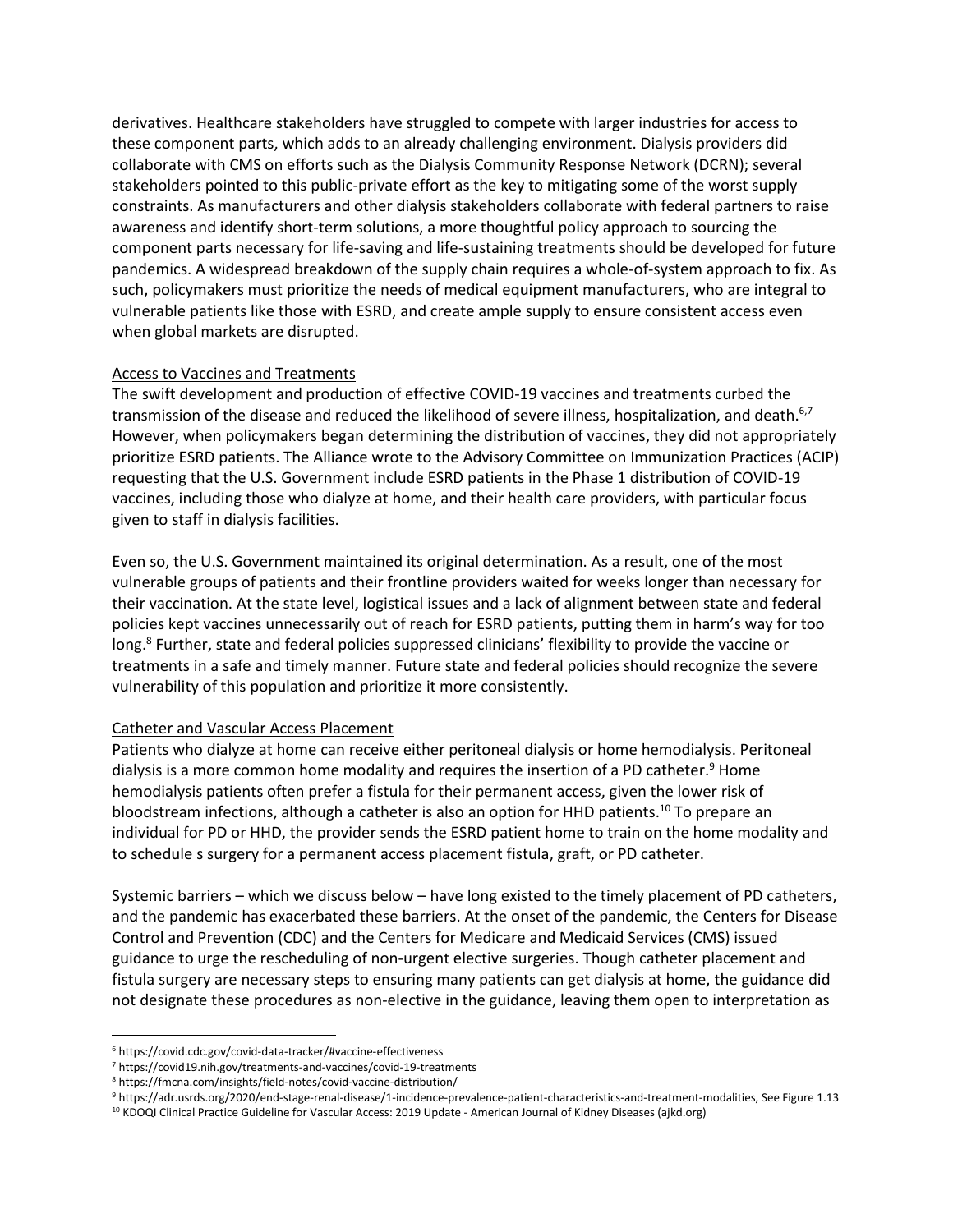an "elective" or "low acuity" surgery. Some alternative surgical theaters, such as ambulatory surgical centers, closed entirely to preserve personal protective equipment (PPE) and mitigate labor shortages. The result was that hospitals postponed PD catheter and fistula procedures indefinitely, which undermined ESRD patients' ability to get permanent access placed and put many of them at risk. It is estimated that approximately 40% of access care in the United States was either delayed or canceled during the pandemic. $11$ 

In 2020, the Alliance wrote to CMS urging them to clarify that PD catheter placement is not an elective procedure, and CMS addressed this issue in later guidance. However, the delay in issuing the clarification resulted in widespread delays in PD catheter placements. Furthermore, some states were slow to align with the federal guidance, continuing confusion and adding an extra barrier to access. We encourage CMS and its state counterparts to provide more precise and earlier guidance on these issues in future health care emergencies so that patients who begin dialysis under adverse circumstances do not face unnecessary barriers to the access procedure and the modality of their choice.

Other barriers to PD catheter access include lack of trained staff, inadequate operating room space access, and the low reimbursement rate for PD catheter placement. These barriers should be addressed now. In addition to clear guidance, it is also paramount that surgeons know how to conduct a PD catheter placement surgery and receive the incentive to do so. While these barriers predate the pandemic, their worsening over the past two years underscores the urgency for our community to partner with policymakers to develop solutions. We know that CMS has recently asked for stakeholder comments about the feasibility of a demonstration project to incentivize access to PD catheter placement. We applaud this effort by the agency and would welcome the opportunity to help inform the framework for this model.

# **III. Telehealth and Digital Health**

### Telehealth

Telehealth has proven to be a valuable tool to preserve resources, promote social distancing, and provide flexibility for patients throughout the pandemic. We applaud CMS for acting quickly to allow dialysis patients to self-isolate and avoid group settings as much as possible during the public health emergency (PHE) through telehealth expansion. Access to telehealth services will continue to be critical, especially for educating pre-dialysis patients and ensuring competent, continuous care for beneficiaries who may not be able to travel to the clinic.

While the PHE granted new flexibilities for ESRD patients, virtual care is not new for this community. The 2018 CHRONIC Care Act increased telehealth access by designating a patient's home and dialysis facility as originating sites for home dialysis services without geographic restrictions and allowing some monthly virtual visits. The Coronavirus Aid, Relief, and Economic Security (CARES) Act implemented a provision that removed home dialysis patients' once-a-quarter in-person visit requirement for the duration of the PHE. In situations where video technology or broadband is unreliable, the PHE further allowed for physicians to be reimbursed for visits delivered by phone. Patients and providers who began using telehealth services during the pandemic may view the home dialysis experience as a successful example of managing chronic illness with virtual care as a tool.

<sup>11</sup> Agarwal AK, Sequeira A, Oza-Gajera BP, et al. Lessons learnt and future directions in managing dialysis access during the COVID 19 pandemic: Patient and provider experience in the United States. The Journal of Vascular Access. June 2021. doi:10.1177/11297298211027014